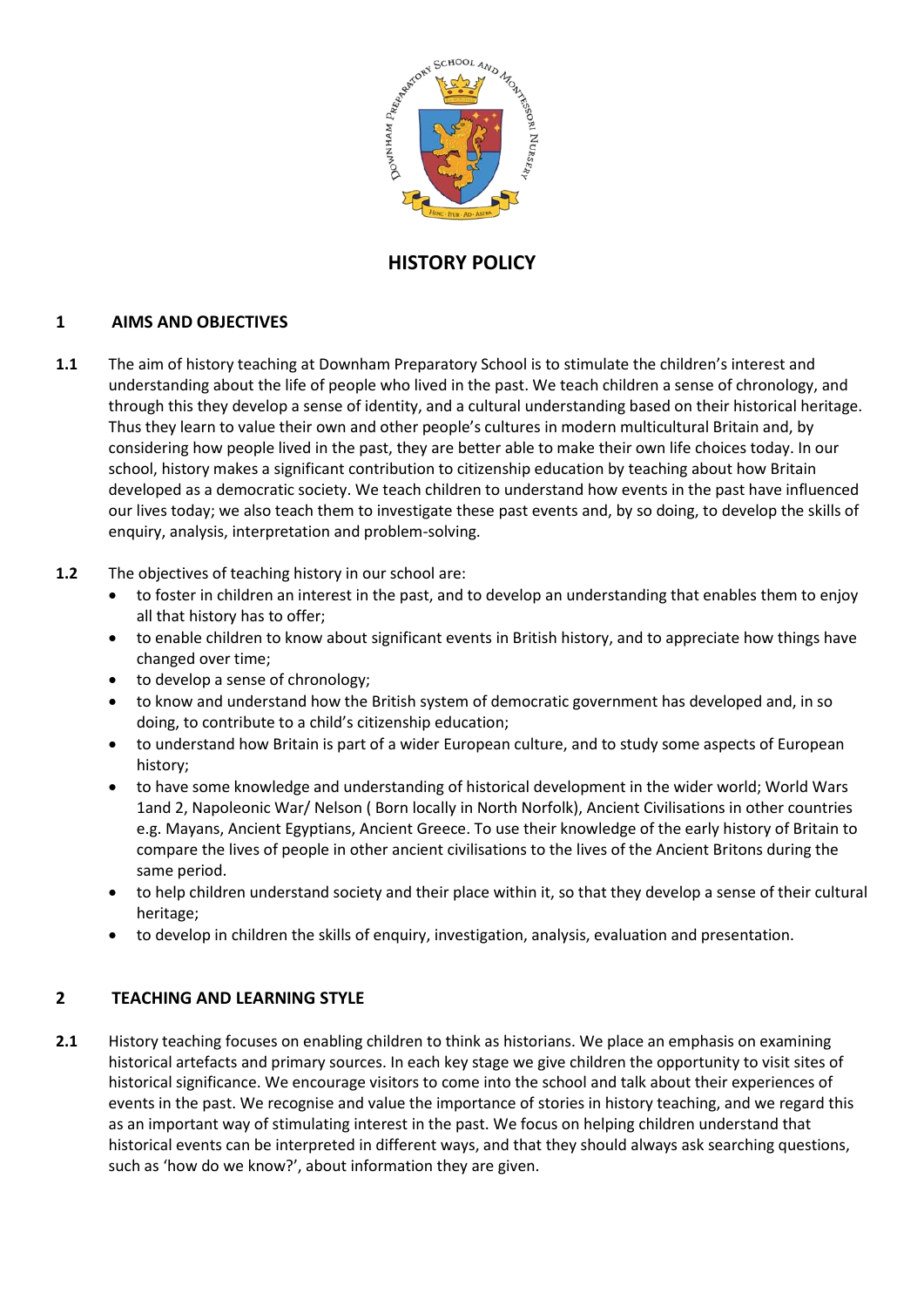- **2.2** We recognise that in all classes children have a wide range of ability in history, and we seek to provide suitable learning opportunities for all children by matching the challenge of the task to the ability of the child. We achieve this by:
	- setting tasks which are open-ended and can have a variety of responses;
	- setting tasks of increasing difficulty, some children not completing all tasks;
	- If the task involves written work we support less able pupils by providing word banks and by reducing the amount of recording to a minimum. We assess their knowledge of the period being studied by asking oral questions and discussions.

## **3 HISTORY CURRICULUM PLANNING**

- **3.1** We have our own scheme of work as History is taught in chronological order. We start with first-life on earth, fossils, dinosaurs and their extinction, early man through to modern day. The history of other cultures and ancient civilisations is also studied – ancient Egyptians, Ancient Greeks and the Mayans.
- **3.2** We teach all the periods of history in the National Curriculum, but also many others, so that the children can work on a time-line and gain a sense of the order in which important events happened and how they link together. We ensure that there are opportunities for children of all abilities to develop their skills and knowledge in each unit, and we plan progression into the scheme of work, so that the children are increasingly challenged as they move through the school.
- **3.3** We carry out curriculum planning in history in two phases (long-term and short-term). The long-term plan maps the history topics studied in each term during each key stage. In year 6 we place an increasing emphasis on independent historical study.
- **3.4** The History teacher writes the lesson plans for each history lesson, each half-term. These plans list the specific learning objectives and expected outcomes for each lesson. The subject leader keeps and reviews these plans on a regular basis.

## **4 THE FOUNDATION STAGE**

**4.1** We teach history in reception classes as an integral part of the topic work covered during the year. As the reception class is part of the Foundation Stage of the National Curriculum, we relate the history side of the children's work to the objectives set out in the Early Learning Goals (ELGs), which underpin the curriculum planning for children aged three to five. History makes a significant contribution to developing a child's knowledge and understanding of the world, through activities such as dressing up in historical costumes, looking at pictures of famous people in history, or discovering the meaning of vocabulary ('new' and 'old', for example) in relation to their own lives.

# **5 THE CONTRIBUTION OF HISTORY TO TEACHING IN OTHER CURRICULUM AREAS**

#### **5.1 English**

History contributes significantly to the teaching of English in our school by actively promoting the skills of reading, writing, speaking and listening. Children develop oracy through discussing historical questions, or presenting their findings to the rest of the class. They develop their writing ability by composing reports and letters.

#### **5.2 Mathematics**

The teaching of history contributes to children's mathematical understanding in a variety of ways. Children learn to use numbers when developing a sense of chronology through activities such as creating time-lines and through sequencing events in their own lives. Children also learn to interpret information presented in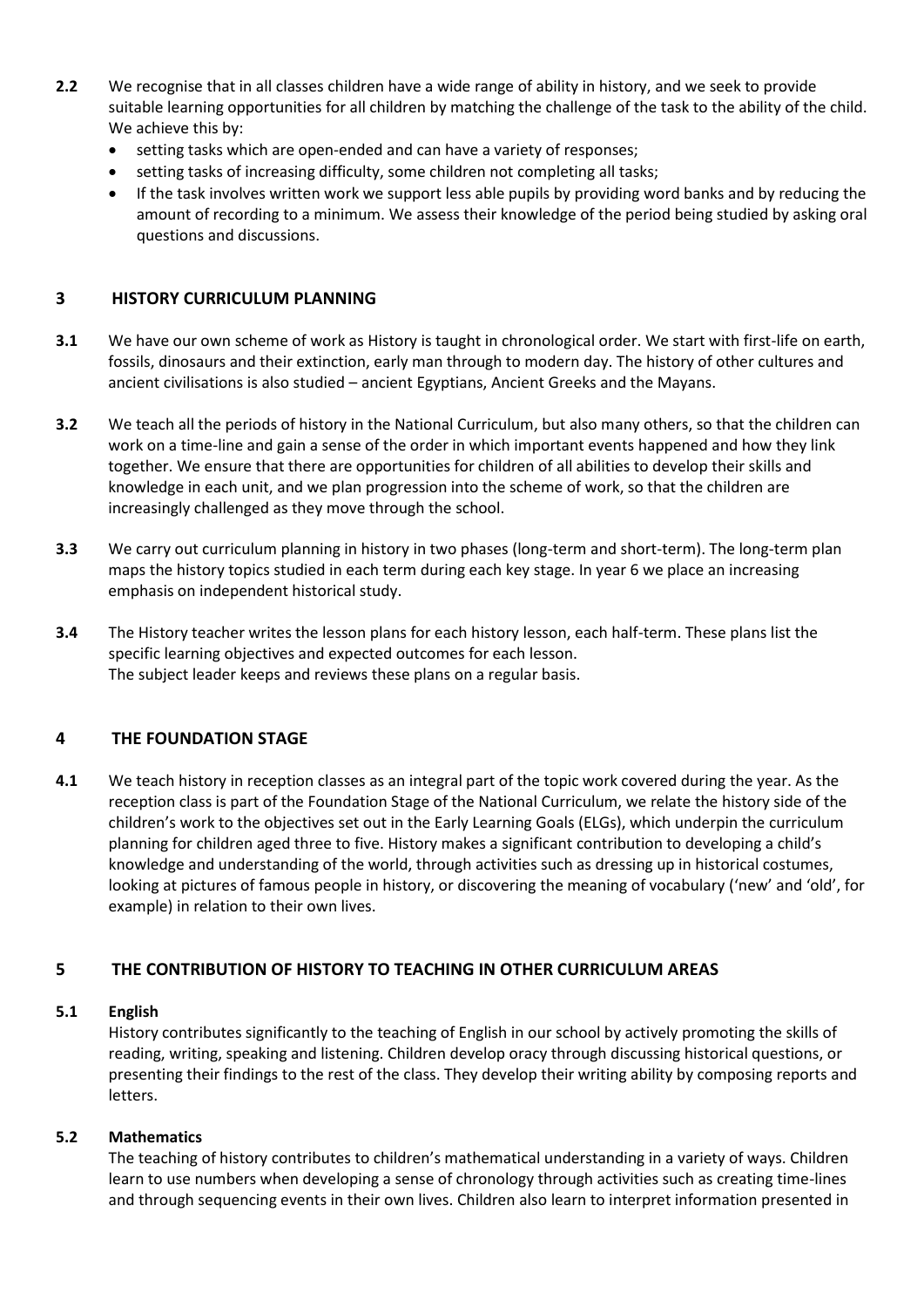graphical or diagrammatic form. As part of their study on the Romans they learn to recognise and write Roman numerals.

#### **5.3 Personal, social and health education (PSHE) and citizenship**

History contributes significantly to the teaching of personal, social and health education and citizenship. Children develop self-confidence by having opportunities to explain their views on a number of social questions, such as how society should respond to poverty and homelessness. They discover how to be active citizens in a democratic society by learning how laws are made and changed, and they learn how to recognise and challenge stereotypes, and to appreciate that racism is a harmful aspect of society. They learn about Monarchy and Parliament during their study of the Stuarts, Oliver Cromwell and the Civil War. They also learn how society is made up of people from different cultures and religions, in particular the contribution made by immigrants to the U.K. after the Second World War. This fosters understanding, tolerance and respect for others.

#### **5.4 Spiritual, moral, social and cultural development**

In our teaching of history we contribute where possible to the children's spiritual development. We also provide children with the opportunity to discuss moral questions, or what is right and wrong, when studying topics such as child labour in Victorian Britain. Children learn about the role of the church in Tudor times, and they find out how British society has changed over time.

#### **5.5 Art**

The History and Art departments work closely on cross curricular opportunities. e.g. Iron age/ clay pots, Romans/shield making/ mosaics, Anglo-Saxons/weaving, Vikings/ writing in runes, Tudors/writing with a quill pen. Ancient Civilisations: designing and making a Greek urn, Ancient Egyptians/ design and make a named sign using hieroglyphs, learn to draw in the style of an Egyptian artist. Mayans/ design and make masks, calendars and fans.

#### **6 HISTORY AND ICT**

Information and communication technology enhances our teaching of history, wherever appropriate, in all key stages. This more than meets the statutory requirement for children to use ICT as part of their history work in Key Stage 2. The children use ICT in a variety of ways, such as word-processing and finding information on the Internet. In year 6 they use tablet computers to research data on set topics.

## **7 HISTORY AND INCLUSION**

- **7.1** At our school we teach history to all children, whatever their ability and individual needs, in accordance with the school's curriculum policy of providing a broad and balanced education to all children. Through our history teaching we provide learning opportunities that enable all pupils to make good progress. We strive hard to meet the needs of those pupils with special educational needs, those with disabilities and those with special gifts and talents
- **7.2** When progress falls significantly outside the expected range, the child may have special educational needs. Our assessment process looks at a range of factors – classroom organisation, teaching materials, teaching style, and differentiation – so that we can take some additional or different action to enable the child to learn more effectively.
- **7.3** We enable all pupils to have access to the full range of activities involved in learning history. Where children are to participate in activities outside the classroom, for example, a visit to an archaeological dig, we carry out a risk assessment prior to the activity, to ensure that the activity is safe and appropriate for all pupils.